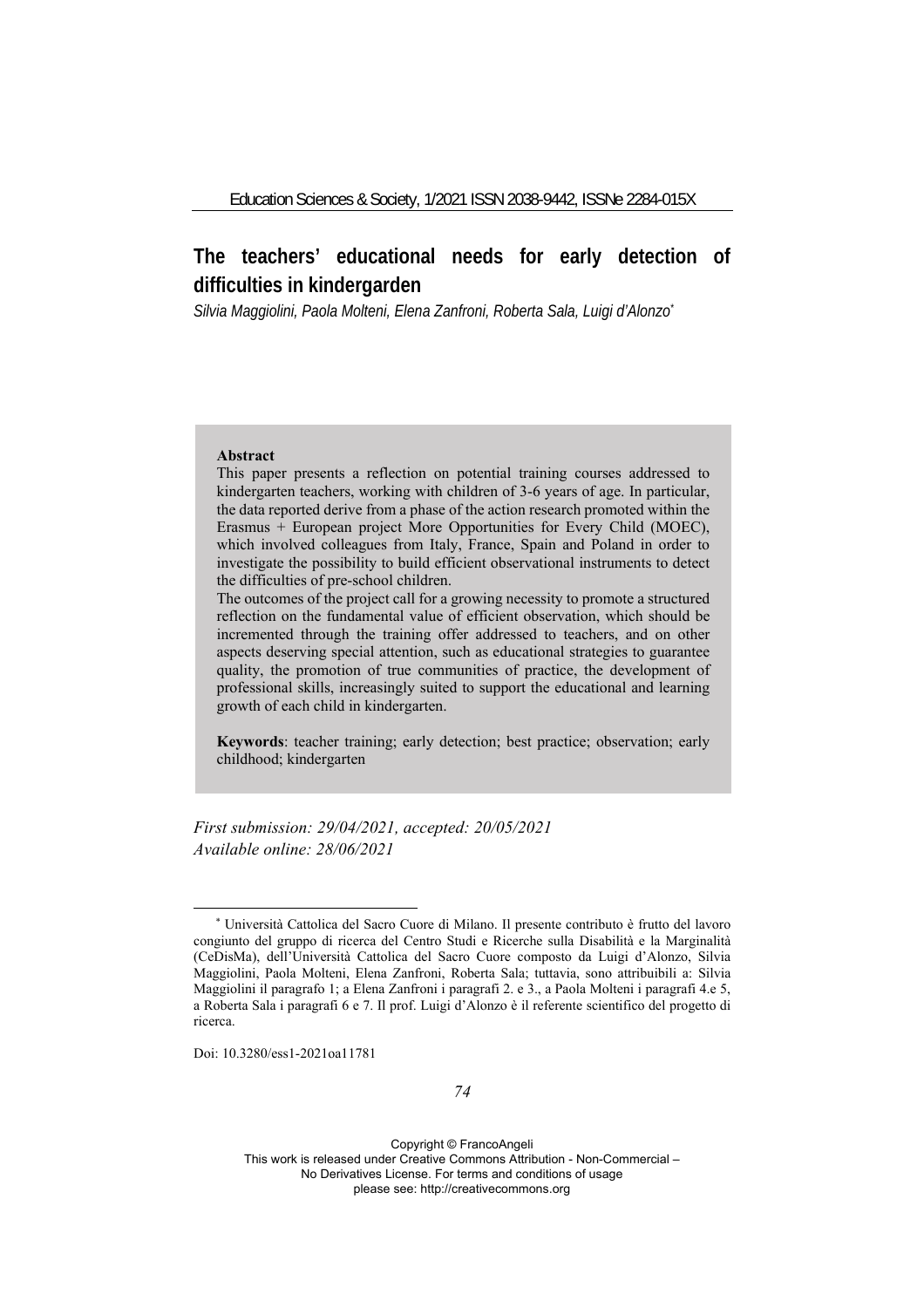#### **1. Research background and State of the Art**

The possibility of readily identifying the presence of difficulties, discomfort or developmental disorders during the earliest years of age of a child, and accordingly planning appropriate educational offers, is undoubtedly one of the milestones of general and special needs pedagogy, but it is also a fundamental objective of European and international educational policies.

It is indeed evident how such identification, far from formulating clinical diagnoses or fossilizing evaluations, constitutes a key prerequisite for planning activities, devising intervention strategies, modulating relational modes and thus allowing the reflection to be guided in a mindful and sound way, while avoiding the risk of inaccuracies or gross mistakes. In order for this goal to become feasible and sustainable over time, however, it is essential to promote its conditions, so that the opportunities inherent in the early detection of difficulties do not depend on factors which are internal or external to the organization itself (e.g. the skills of each teacher, the resources of the institute, a possible support from specialists, an inclusive culture promoted by the school, the receptiveness of the Principal, etc.), but are rather a structural component to educational and teaching processes in kindergarten age.

This last aspect calls for different work plans: structuring specific educational offers based on the real needs of teachers, in terms of observation, identification and sharing of child's early difficulties signs; defining pedagogical protocols and tools to support not only the daily action of the teacher, but also a culture of thoughtfulness, of an attitude constantly aimed at finding the meaning of one's own work, and as a measure to avoid the risk – especially in some educational contexts – of translating established routines and practices into a passive and mechanical execution of tasks and sequences; promoting materials and good practices that are already in place, following the example of other European countries; developing a professional *habitus*, and therefore stable and systematically-usable skills, i.e. the ability of reporting data by means of analysis grids or other structured materials; implementing appropriate communication and relational strategies and effective synergies, thus promoting a productive and harmonious work environment, in which the child can be observed under a common and shared perspective, without wasting time and resources.

It is in this theoretical framework that the EU project MOEC – *More Opportunities for Every Child* – was created, funded by the European Commission within the KA2 Eramus+program – *Cooperation for innovation and the exchange of good practices*. Specifically, during the first year of work, each partner country (France, represented by the Université Catholique de l'Ouest, Anger; Spain, by the Universidad Pontificia Comillas, Madrid; Poland,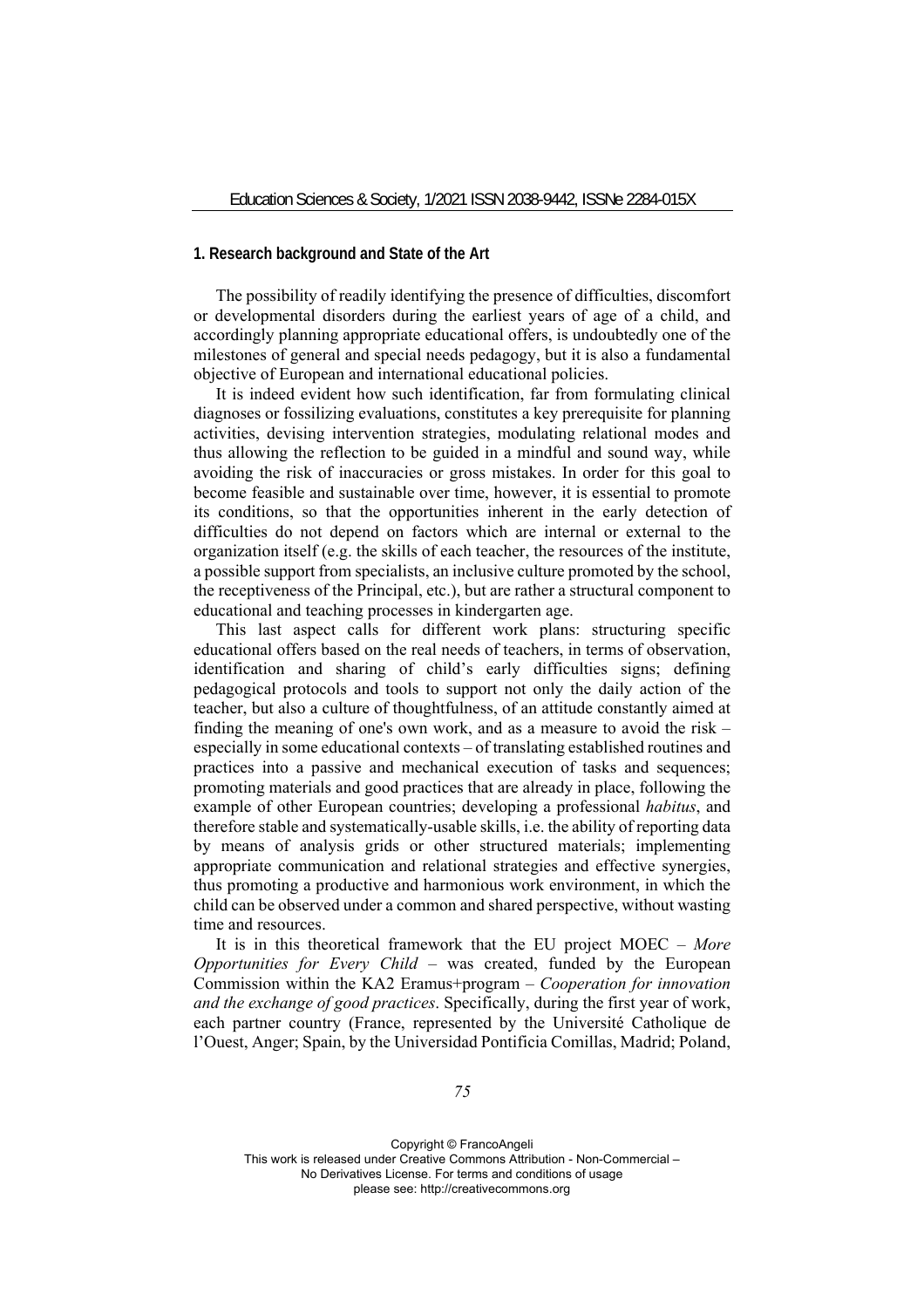by the Katolicki Uniwersytet Lubelski Jana Pawła II, Lublin) led by Italy, with the leading institution Centro Studi e Ricerche sulla Disabilità e la Marginalità (CeDisMa) of the Università Cattolica del Sacro Cuore, has started, with each kindergarten involved, a structured path aimed both at understanding and clearly defining the educational needs of teachers, and at building shared languages and perspectives regarding the detection of any difficulties of kindergarten children.

Care, along with the complex implications of such a dimension, represents the epistemological foundation of the pedagogical reflection but it is also, and above all, the basis of the practices and processes through which it is declined. The attention to childhood and to the infinite potential contained in what has been defined as the flower of educability<sup>1</sup> has always been a subject of interest and research in the educational field. There are multiple reasons that can be ascribed to organic, evolutionary, and cultural issues. It can be said that: "at birth, the young of human beings, unlike what happens to other animal species, manifests itself in its condition of psychobiological immaturity and inability to take care of itself, which causes the need for a substantial and prolonged phase of dependence on nursing figures. This neurocerebral fragility has two opposite aspects: that of opportunity, inherent in what has yet to be built and developed; and that of vulnerability, typical of every ongoing reality and with undefined contours" (Maggiolini and Zanfroni, 2019).

Alongside these aspects, it is also important to consider the underlying social factors: each era has been characterized not only by a certain perspective on this specific phase of life, but also by the peculiarity of the responses and the interventions carried out in its favour. Thus, over the years, there has been the emergence, consolidation and even the questioning of theoretical models, principles and approaches that oriented what are defined today as *childcare policies*.

What we are going through nowadays represents a particular, and in some ways unprecedented, historical contingency of many elements that need to be considered in the analysis of the processes aimed at implementing the quality of daily services for the education of children. On the one hand, it thus becomes fundamental to take into account the profound transformations happened within the social structure in the last decades, which contributed to change traditional

<sup>&</sup>lt;sup>1</sup> Refer to Grange Sergi T., Nidi e infanzia: ricerca pedagogica, educabilità e qualità, in Dozza L., Ulivieri S. (edited by). *L'educazione permanente a partire dalle prime età della vita*, FrancoAngeli Milano 2016, p.95 "The image of the flower, the most beautiful part of a plant [...] seems fit to convey the generativity and the precious dignity and intangible delicacy of the principle of educability, which demands a certain care: a pedagogical care, first of all, through constant and attentive commitment to preserve its universality, expression of the utopian direction and of the logic of what is possible, which govern every strictly educational act".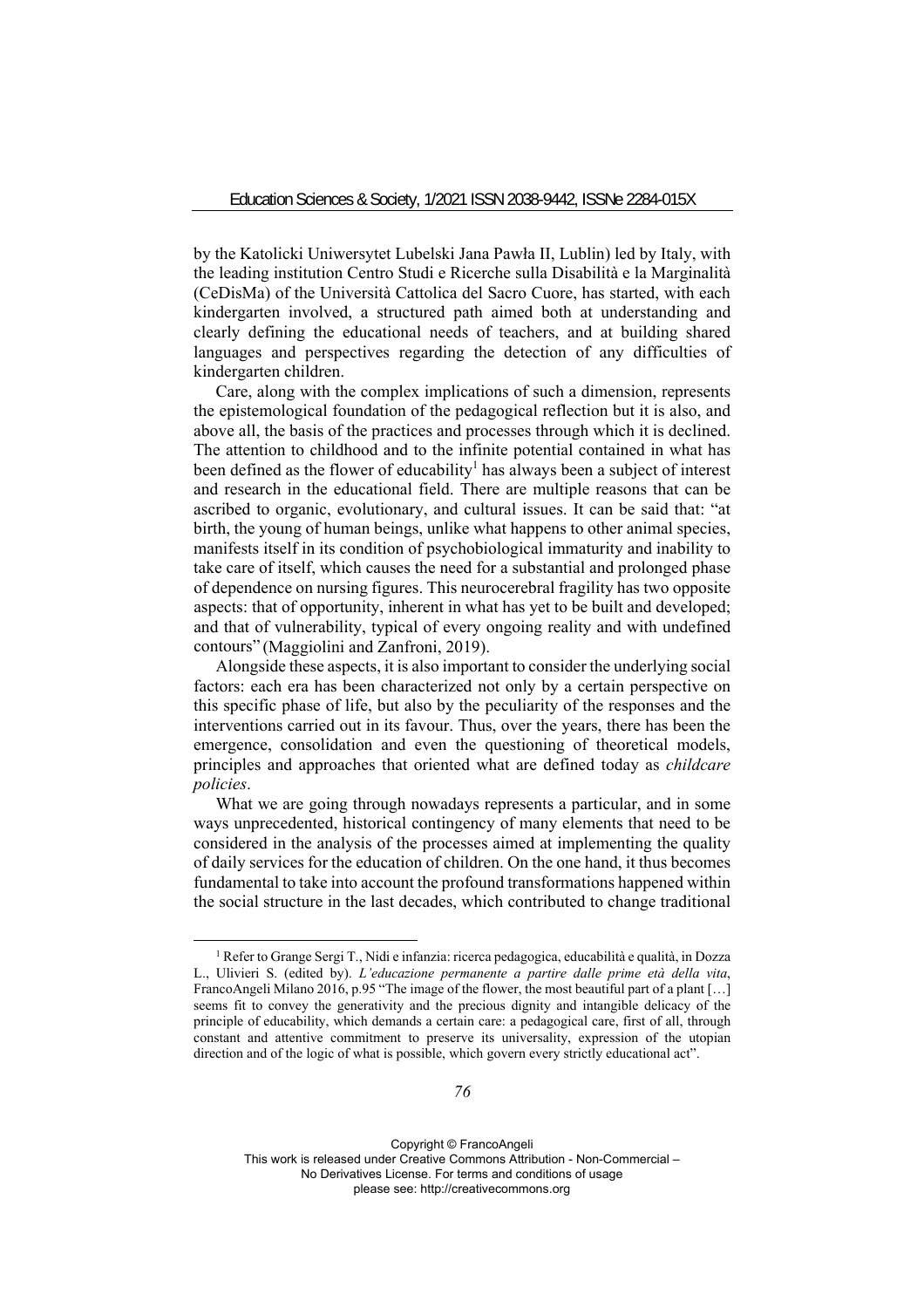family structures, to review management and support models, highlighting the emergence not only of different needs and demands, but also of new issues related to fragility and difficulty of some parents. On the other hand, though, it is equally essential to consider the achievements of children in the field of knowledge, from their earliest life, and the development stages promoting their growth and maturation.

Although we are only at the beginning of a long journey towards a deep understanding of the human mind, it is undeniable that the last decades have been marked by revolutionary achievements, on the one hand forcing to rethink about theoretical and practical paradigms in the field of education and training, while on the other hand confirming ideas or intuitions and providing them with a scientific foundation. In particular, since the 1990s – not by chance defined "The Decade of the Brain<sup>"2</sup> – the amount of research carried out in the scientific field has considerably increased, strengthening the necessary association between educational sciences and the knowledge linked to neuro-discoveries. In this regard, worth of mention are the works by Le Doux on the relationship between emotional states and brain structures (Le Doux, 2003); those by Damasio, who analyzed the intellectual functioning through an understanding of the cognitive dimension of feelings and consciousness (Damasio, 2003); the research carried out by Siegel on the connections between neurobiological processes and interpersonal relations, with a focus on all aspects related to the *Mindfulness* approach (Siegel, 2009); that by Cozolino, who questions the ways in which social relations shape the cerebral architecture (Cozolino, 2008). Highly important, moreover, are the well-known contributions of Rizzolatti and of his research unit (among others, Fogassi, Gallese, Fadiga, Sinigallia) that led to the extraordinary discovery of the mirror neurons, paving the way for a wide and rich series of studies (Rizzolatti, Sinigaglia, 2006). Also, several contributions come from other scientific fields and contexts, which encompass the works of the *National Scientific Council on the Developing Child*, analyzing constructs and dimensions important for the education of kindergarten children, such as the role of resilience<sup>3</sup> and its relevant factors, in relation to the

<sup>2</sup> This expression was created, at the end of the 1980s, by the then U.S. President George H. W. Bush to indicate the expected development in neuroscience during the following decade (1990 – 2000). Later, the British neurobiologist Steven Rose used the definition "The Century of the Brain" referring to the 21<sup>st</sup> Century.<br><sup>3</sup> See Barnes, A. J., Childhood Stress and Resilience, in Health Promotion for Children and

Adolescents, Springer US, pp. 85-98, 2016; Obradović J., Physiological responsivity and executive functioning: Implications for adaptation and resilience in early childhood, in *Child Development Perspectives*, 10(1): 65-70, 2016; Ernst J., Johnson M., & Burcak F. (2019). The Nature and Nurture of Resilience: Exploring the Impact of Nature Preschools on Young Children's Protective Factors. *International Journal of Early Childhood Environmental Education*, *6*(2): 7-18.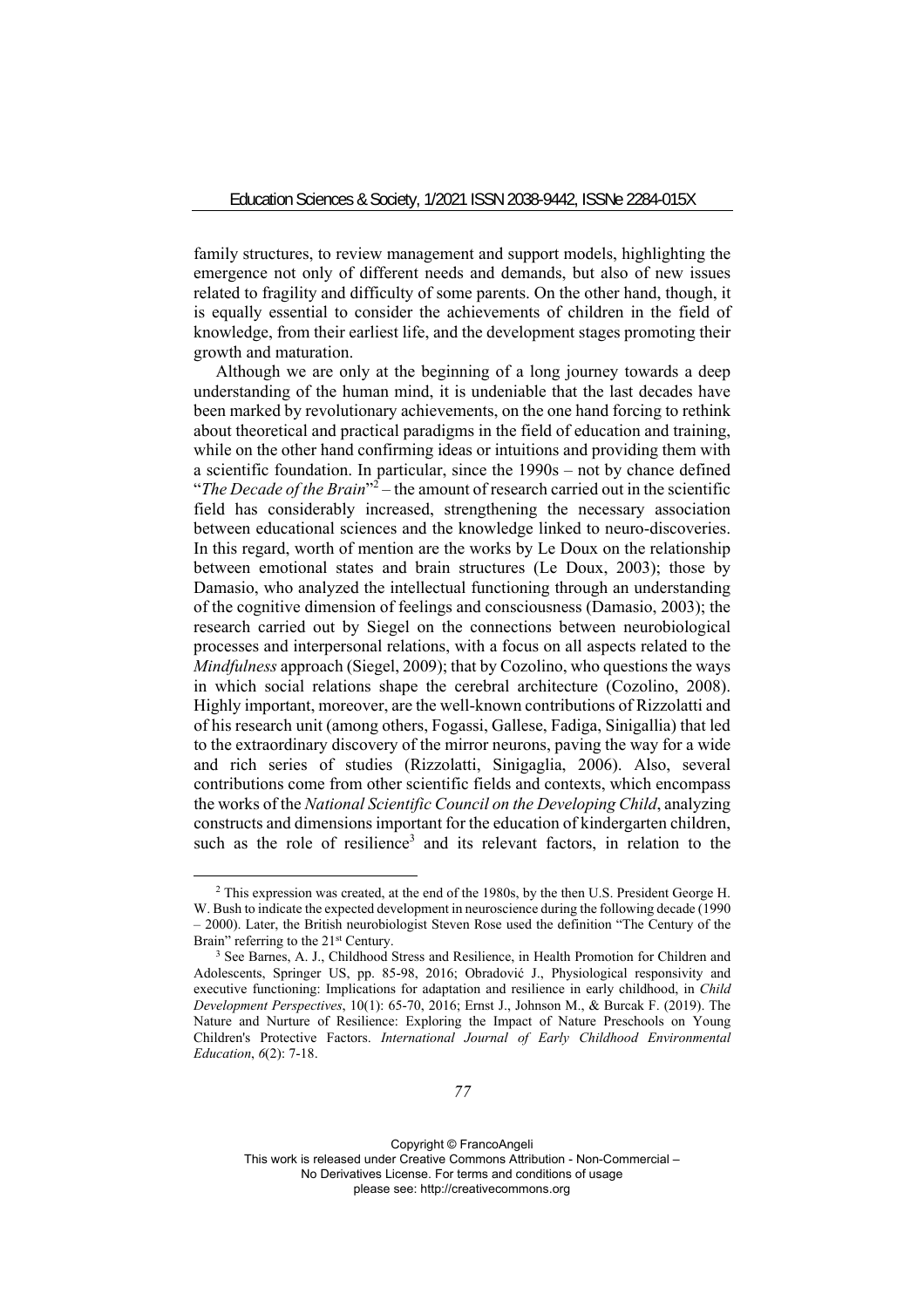possibility of its rooting since the early age by promoting those essential processes of adaptation required to face adversities in life; the role of play, either free or structured, as a privileged moment to learn how to process and manage emotions, to experience relational modes, to make decisions, to develop self-regulation mechanisms, enhancing problem-solving abilities and flexible thinking. Therefore, even in this difficult and uncertain time, there are several reasons to take those transformative, sometimes even generative, opportunities to enhance the extraordinary resources offered by education, starting from its earliest levels, to every child and in particular to those with more difficulties.

In this regard, data about the Italian context can stimulate a reflection. In fact, according to the latest data released by MIUR (Source: MIUR – DGCASIS – Ufficio Gestione Patrimonio Informativo e Statistica – Rilevazioni sulle scuole – May 2019), there is a constant increase in the number of certifications of disability in Italian schools – either public or private: "compared to 20 years ago, the number of students with certified disabilities has more than doubled (123,862 in the school year 1997/1998). Such an increase, which certainly partially reflects a refinement in the survey process, is noticeably considerable if we consider that, during the last twenty years, the total number of pupils attending Italian schools has even decreased" (MIUR, 2019). Particularly, in kindergartens, between school year 1997/1998 and school year 2017/2018, the number of children with disabilities increased from 0.8% to 2.1% of the total number of pupils. The same report states: "the percentage of children with disabilities up to 3 years of age is rather low, 0.6% for children under 3 years of age and 1.3% for 3-year-old children, respectively. For the 4-5-year-old age group, the percentage is higher, 2.1% for 4-year-old children and 2.4% for 5 year-old children, respectively. There is an exceptionally high proportion of students with disabilities over 6 years of age: more than half the children who stay back in kindergarten and move to compulsory education late, have a certification of disability". Therefore, it seems obvious to investigate the links between the scientific achievements mentioned above and their actual, practical translation, between the knowledge in the field of the cerebral development of the child and the possibility of identifying early signs of evolutionary alteration, also making use of appropriate tools for educational professionalism.

As part of the E+ MOEC – *More Opportunities for Every Child –* project, each national research team carried out, during the first year, an exploratory survey aimed at understanding the educational needs of the teachers of the involved kindergartens, in terms of inclusion, difficulties/developmental disorders at age 0-6 and scientific tools to detect signs of potential issues, recognized by national and international literature. The design, structure and results of the research carried out by the Italian working group – CeDisMa –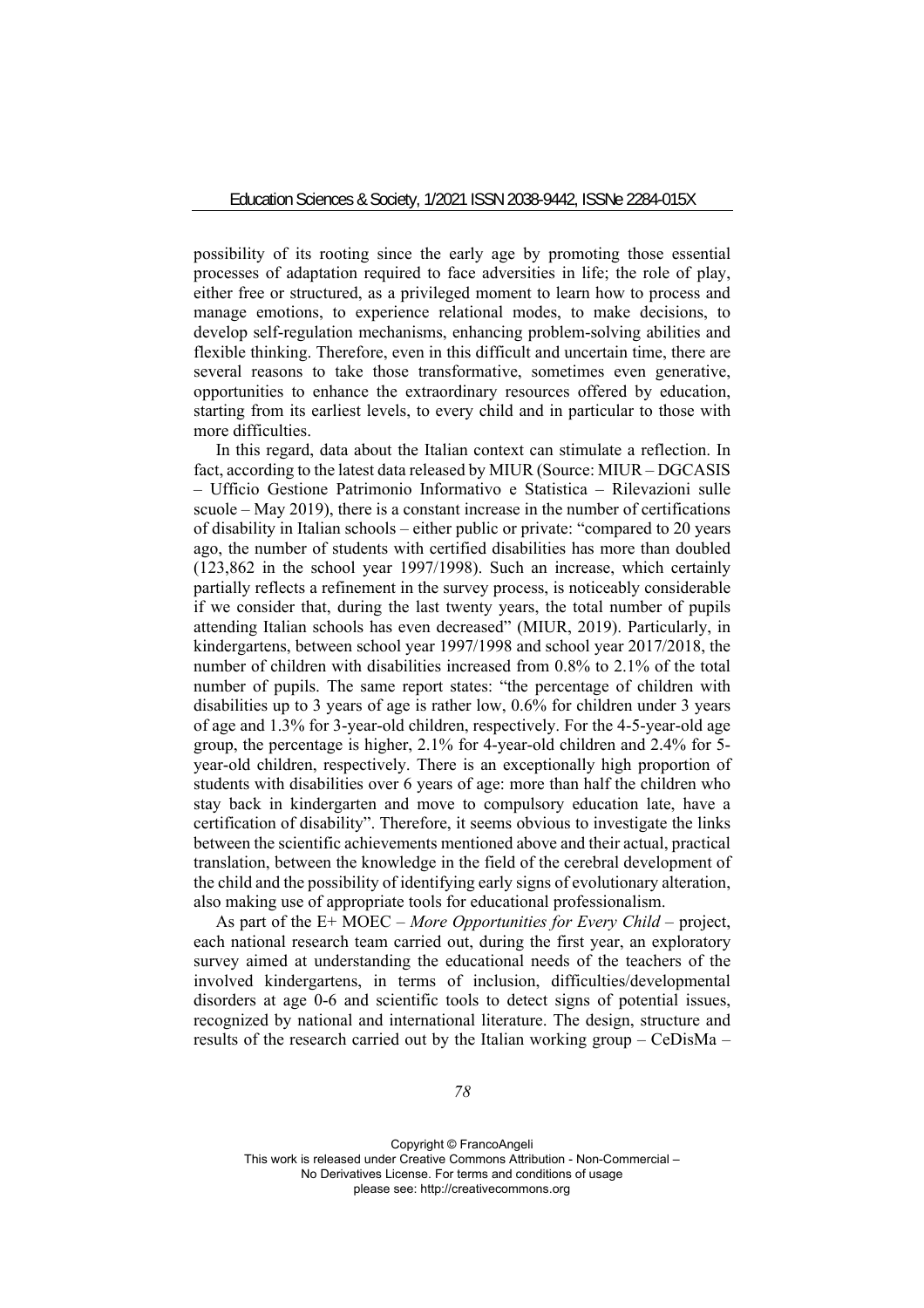and by the two participating kindergartens, IC Falcone-Borsellino (Offanengo-CR) and Gabrio Piola (Giussano-MB), will be presented below.

# **2. Teachers' training needs: a theoretical overview**

The analysis of educational needs represents a fundamental subject, particularly at a time when the professional offer is wide and varied, both in presence and in blended mode. This involves different variables: personal, institutional, social, cultural, whose interweaving contributes to form a very articulated and complex structure. Its aim is to help bring out and express the real needs of various school professionals with respect to the development of useful skills in daily activities and to the definition of each worker's profile, with a particular focus on teachers working with students in a critical age such as childhood. In this regard, it is useful to quote Dubar (1980), who defined educational needs as a dialectical process comprising three moments in particular:

- educational needs as hypothetical results of economic standpoints and evolution in jobs and qualifications;
- educational needs as individual representations and motivations in a process of goal setting, requiring an assessment of the current situation and an ability to plan and thus anticipate the future;
- educational needs as differentiated behaviors of different social groups making use of educational opportunities.

This last aspect is, precisely, "dependent on the relationship between the two previous moments. It involves linking collective situations and individual strategies, the constraints of the economic environment and projects of personal development" (Dubar, 1980, quoted in Alessandrini, 2016, p.88). In fact, by virtue of all the above and of the inherent social and cultural complexity, it would be reductive to think that such an important operation of the educational process, i.e. the analysis of needs, could be simplistically declined in a list of what is missing or in a sterile measurement of the gap between the professional skills that one already owns and those that one would like to, or should, acquire. Rather, a survey which significantly aims at reading and understanding the nature of educational needs among explicit statements and implicit messages collected throughout the work described here, using different research methodologies (focus groups, questionnaires and semi-structured interviews), cannot ignore a careful analysis of the different characteristics of territory, organisations and institutions (macrosystem). These dimensions are indeed intertwined with the understanding of the sum of beliefs, convictions,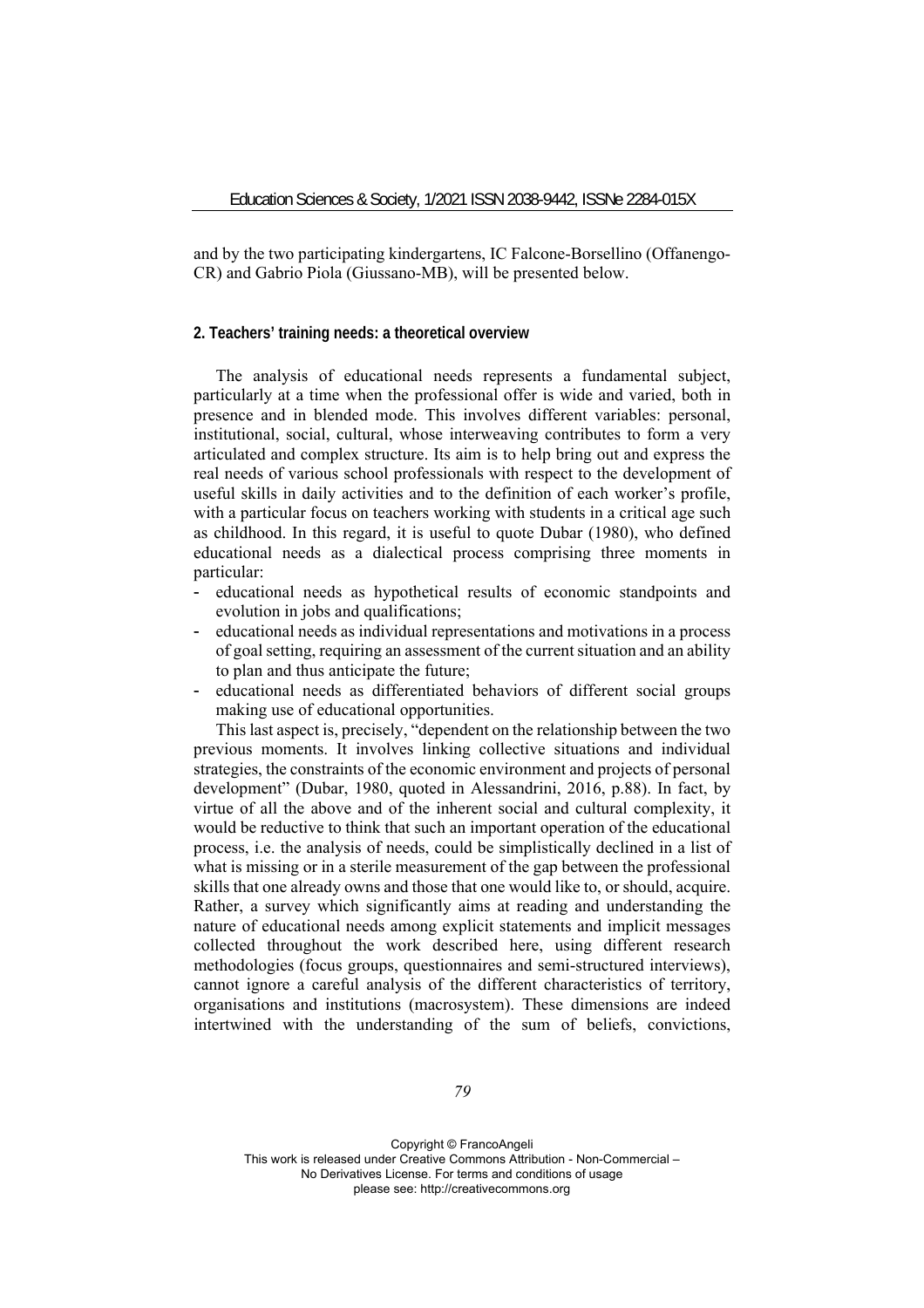expectations, and knowledge that people possess, either general, or related to particular epistemological domains (microsystem).

In the light of such considerations, it is believed that an educational need can be conceived as a specific requirement, closely related to the professional skills of individuals and of the team, which is made up not only of what individuals concretely put into practice, but also of what they intend to do and in which ways. Therefore, understanding these needs necessarily implies taking on a multidimensional and complexity-oriented perspective. This is particularly true if the educational project must be structured inside the school environment, where the interweaving that has just been outlined is enriched through strongly intertwined elements: the personal needs of the teachers, the needs of the single school institution linked to its specific historical and cultural path, government guidelines and directives, requests of the territorial network, special educational needs of students and their families.

The European project Erasmus+ Moec – More opportunities for every child – fits right inside this perspective, within a partnership involving Italian, French, Spanish, and Polish research institutions, and kindergardens. In a wider reference framework, the data reported in this essay represent the results of the first phase of implementation of an educational process aimed at teachers working in the kindergardens involved. This process involved the development of survey tools aimed at understanding multiple aspects that are fundamental to the implementation of the European project's work plan. One of them is the knowledge of the educational needs of teachers, with regard to early detection of difficulties of kindergarden children.

## **3. Research Methodology**

The analysis of educational needs lies within a research program adopting a structured methodology, consistent with the twofold requirement of the survey itself: to obtain qualitative answers, which would make sense of the real needs of the school and its professionals, and at the same time, to obtain, through as many participants as possible, quantitatively significant data.

More specifically, the objectives of this research can be summarized as follows:

- to carry out an early identification of the knowhow possessed by teachers, in terms of investigating their previous educational experience;
- to identify the needs of teachers with respect to a particular subject  $-$  i.e. the early detection of difficulties – which is considered significantly important, not so much in terms of contents, as in relation to the methodologies of the educational intervention they consider as qualitatively more effective.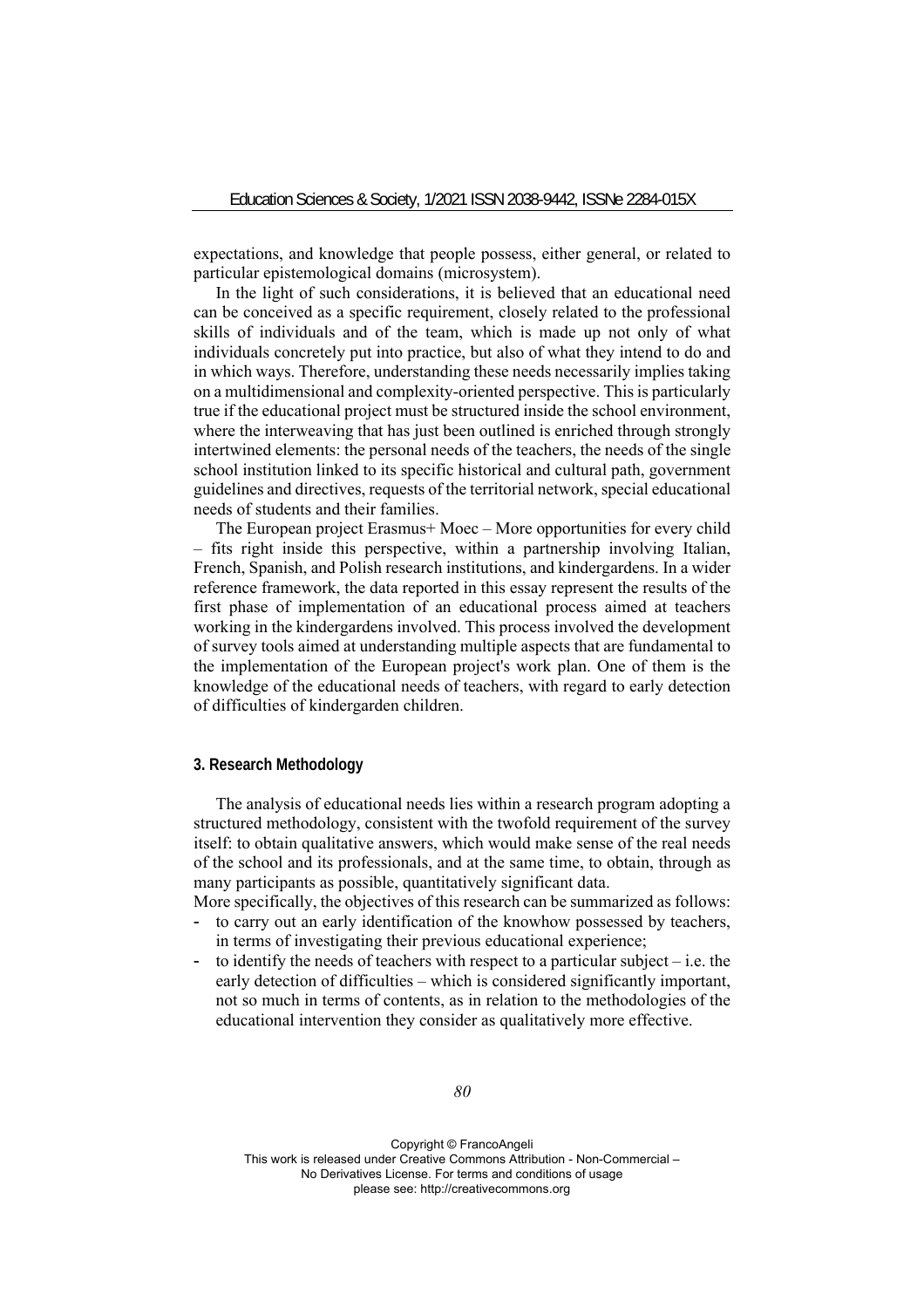The choice of the study type was therefore oriented towards the realization of an action-research, i.e. a methodology of participatory investigation, carried out by people directly involved within an organization or institution, in order to address emerging critical issues and outline possible future prospects (Amado G. & Levy A., 2002; Boog B., Coenenen H & Keune L., 2001; Reason P. & Bradbury H, 2001). The survey was carried out using three data-collection techniques commonly used in pedagogical research: *questionnaire*, *focus group* and *semi-structured interview*.

The **questionnaire**, provided electronically, consists of 31 closed-ended, multiple choice and open-ended questions, divided into 4 areas (fig. 1):



*Fig. 1 - Questionnaire research areas* 

As already mentioned, this essay is mainly focused on the second area of interest.



*Fig. 2 - Research tools overview* 

At the same time, the methods of the **focus group** (Krueger, 1994; Bloor,

*81*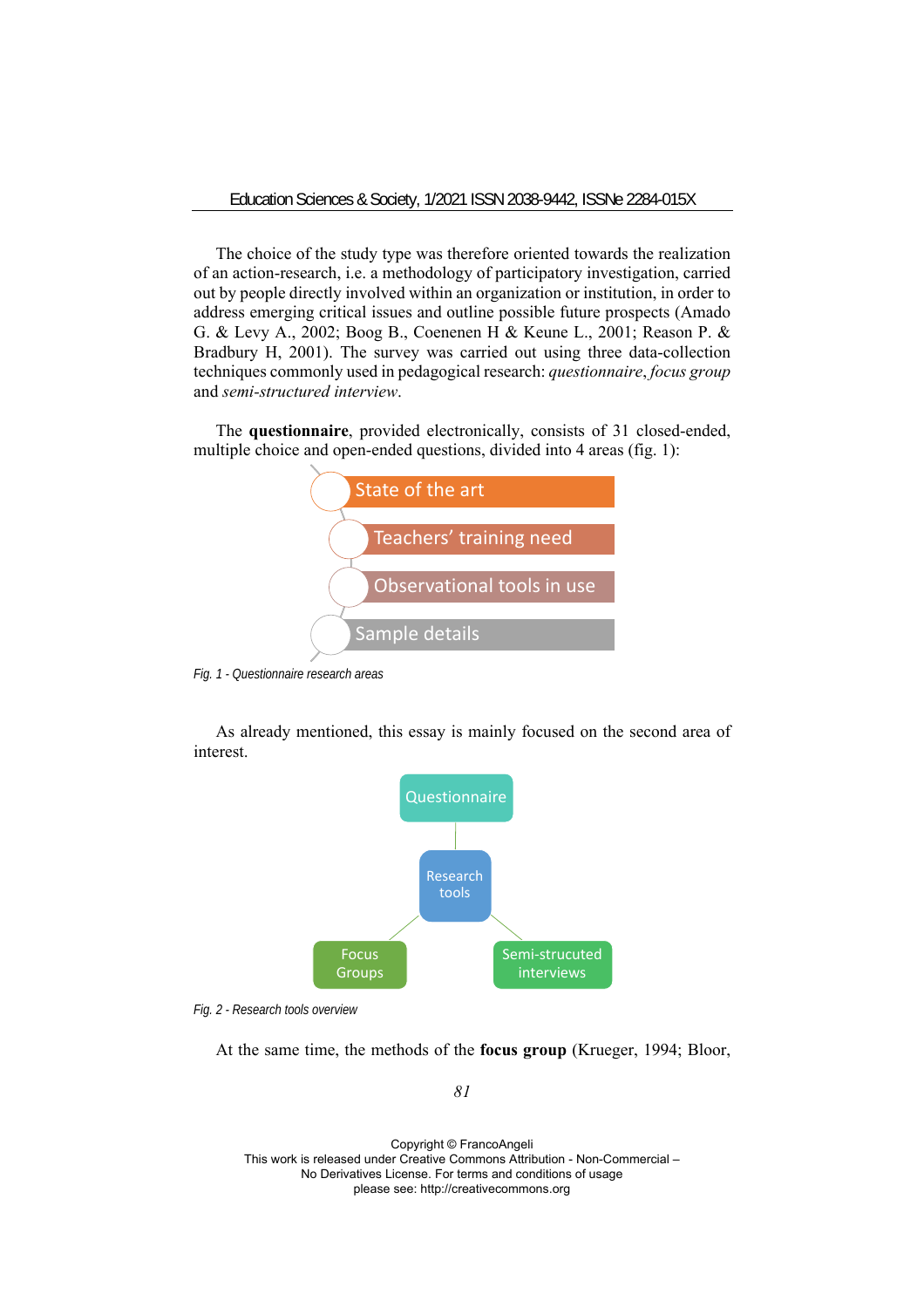Frankland, Thomas & Robson, 2005) and of the **semi-structured interview** (Trinchero, 2004) have been adopted in order to obtain qualitative data through the active discussion among participants on some key subjects, with particular attention to the critical issues of normally adopted educational models and the potentialities linked to different ways of implementing learning activities (fig. 2).

#### **4. Research Sample**

The sample is composed of 68 professionals, 65 of which are teachers  $(95,6\%)$  and 3 are school educators  $(4,4\%)$  (fig. 3), working in the public kindergartens belonging to the two school complexes actively participating in the project partnership – the "G. Piola" school complex in Giussano (MB) and the "Falcone e Borsellino" school complex in Offanengo (CR).





All participants are female; 41% of the sample is over 50 years old (fig. 4 – 51-60 y-o 36,8% and > 60 y-o: 4,4%); 38% has a professional career of over 25 years  $(32,4\% - 26-35 \text{ years}; 5,9\% - 36 \text{ years})$ , while only 17,6% of the sample has been working in the school for less than 5 years (fig. 5).



Copyright © FrancoAngeli This work is released under Creative Commons Attribution - Non-Commercial – No Derivatives License. For terms and conditions of usage please see: http://creativecommons.org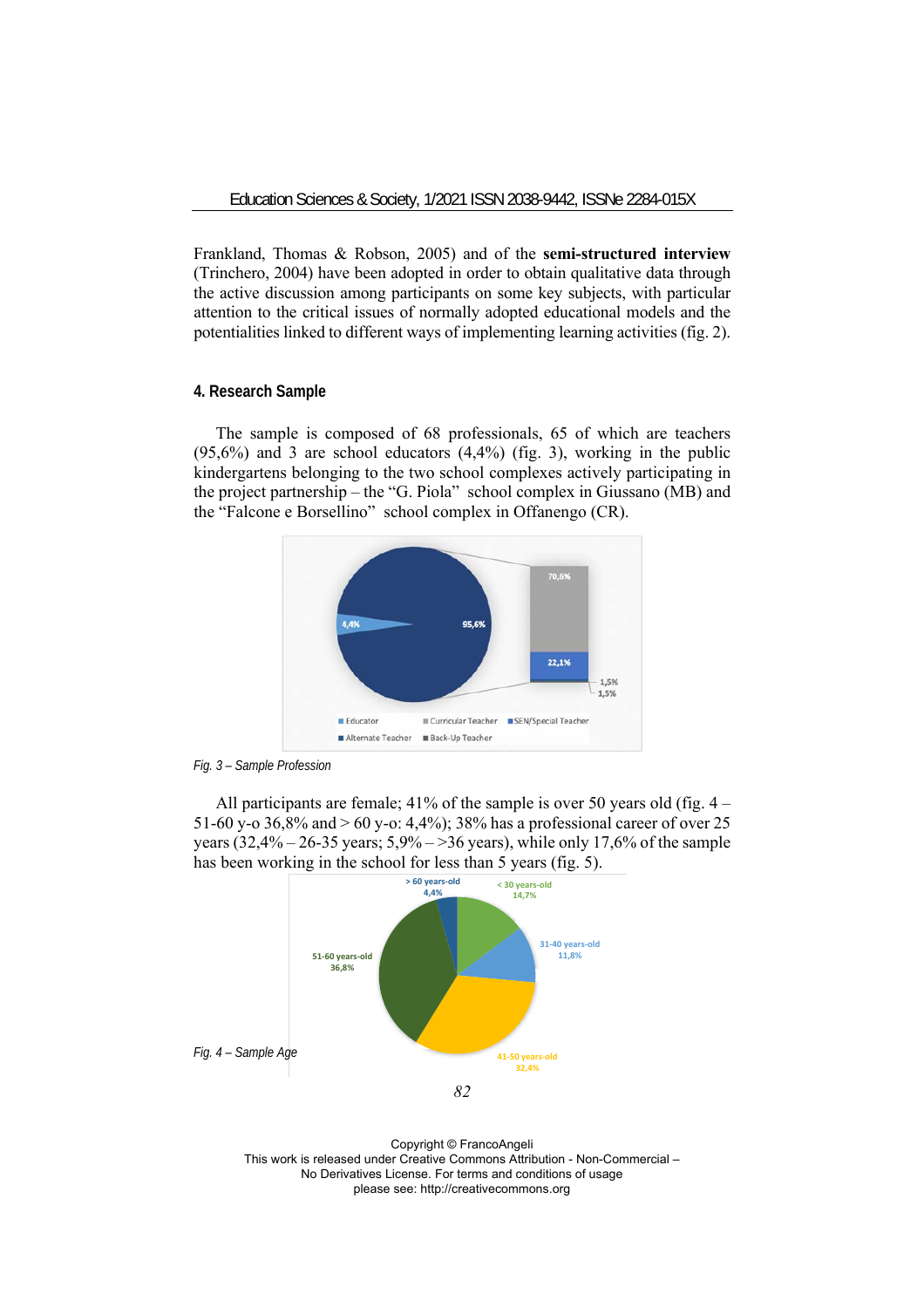

*Fig. 5 – Sample school teaching experience* 

Curricular teachers share longer experience in terms of working years: 51% of them declare to have worked for more than 21 years.

Such data differs if we examine their working experience with students with Special Educational Needs (SEN): one third of the total sample (30,9%) has, in fact, less than 5 years of experience working with children with special educational needs in the classroom, while around 20% of them have been working with such students for more than twenty-five years (26-35 years: 19,1  $-$  > 35 years 1,5%) (fig. 6).



*Fig. 6 – School teaching experience with students with SEN* 

This result, observed in the light of the research sample's profession, does not indicate any noticeable difference and therefore it would seem possible to state that, within the school context of the reference sample, there is no specific category of professionals with a longer teaching experience among children with SEN. In terms of professional competence at school, the picture that emerges is as follows: although the majority of participants have a proven and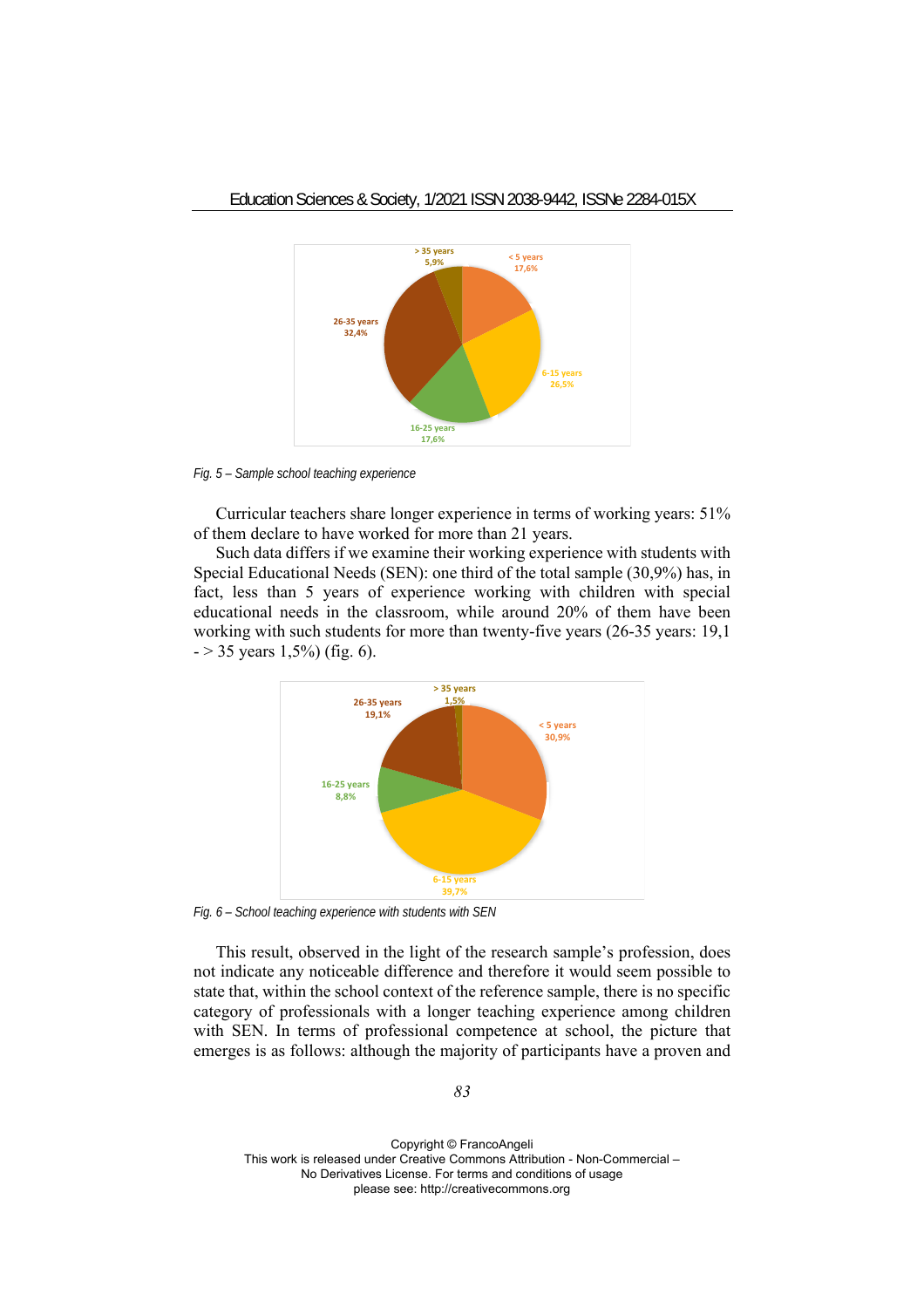long school experience, only a smaller number of them had the possibility to work with children with SEN for a long period of time.

To summarize, the most remarkable aspects of the survey sample are:

- all the participants are female professionals;
- most of them are curricular teachers (71%);
- curricular teachers have longer teaching experience than their support teacher colleagues and school educators.

#### **5. Analysis of the results**

The second part of the questionnaire, and a part of the questions during focus groups and interviews, aimed at investigating the educational needs perceived by teachers and educators working in the kindergartens involved in the project. The 97% of participants believe it's important to promote a timely early detection of difficulties in kindergartens (Fig. 7).



*Fig. 7 - Is it important to promote timely early detection of difficulties in kindergartens?* 

This data is of utmost importance for the purpose of this research, since it indicates how the central theme of the project is strongly felt by the participating teachers, confirming the need to implement specific skills to support a good educational intuition through scientifically-grounded working tools.

In order to improve observation and detection abilities, the research team deemed it appropriate to investigate which educational issues teachers would like to be trained in. The requests that emerged are various and diversified, the following being the most outstanding (fig. 8):

- Child observation (26%);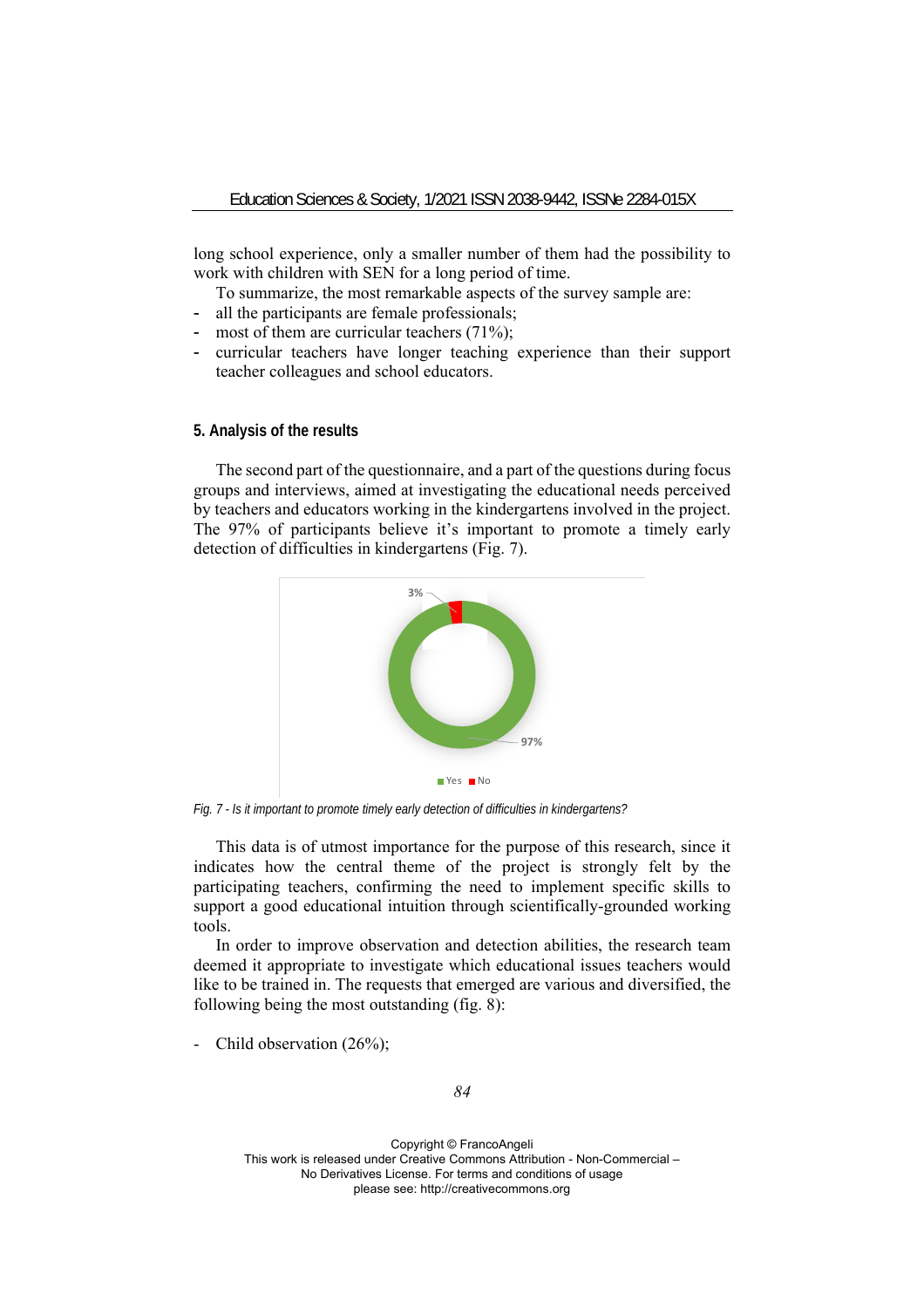- Special Educational Needs (15%);
- Family relationship (13%);
- Colleagues relationship (12%);
- Learning strategies (9%);
- Class management (7%);
- Effective communication (6%).



*Fig. 8 - Training topic* 

Other training requests concern behavioral disorders (oppositional defiant disorder, conduct disorder), the management of a difficult class and the relationship with pupils in difficulty, aggressiveness and hyperactivity in children, disability, and developmental disorders. The ability to develop a correct observational attitude is perceived as an essential competence for those who work in the educational field, like in particular the importance of developing unconditional acceptance of the other person through a willingness to listen that is free from stereotypes, beliefs and biases, in an attempt to understand the child in his or her uniqueness and genuineness. The observation of processes and its dynamics may appear as a well-known topic, which has been widely analyzed, discussed, and investigated; however, often times there are no systematic or accurate detection protocols.

The duration of training courses is frequently variable and depends on the topic addressed. In this regard, most of the participants indicate the need to plan meetings lasting no longer than 3 hours, once a week or once every other week, with an overall average between 15 and 20 hours, in line with the majority of courses already promoted by their school or local authorities.

However, many teachers specify that the duration is not a limiting factor, because the motivation to participate is influenced by the interest in the educational subject.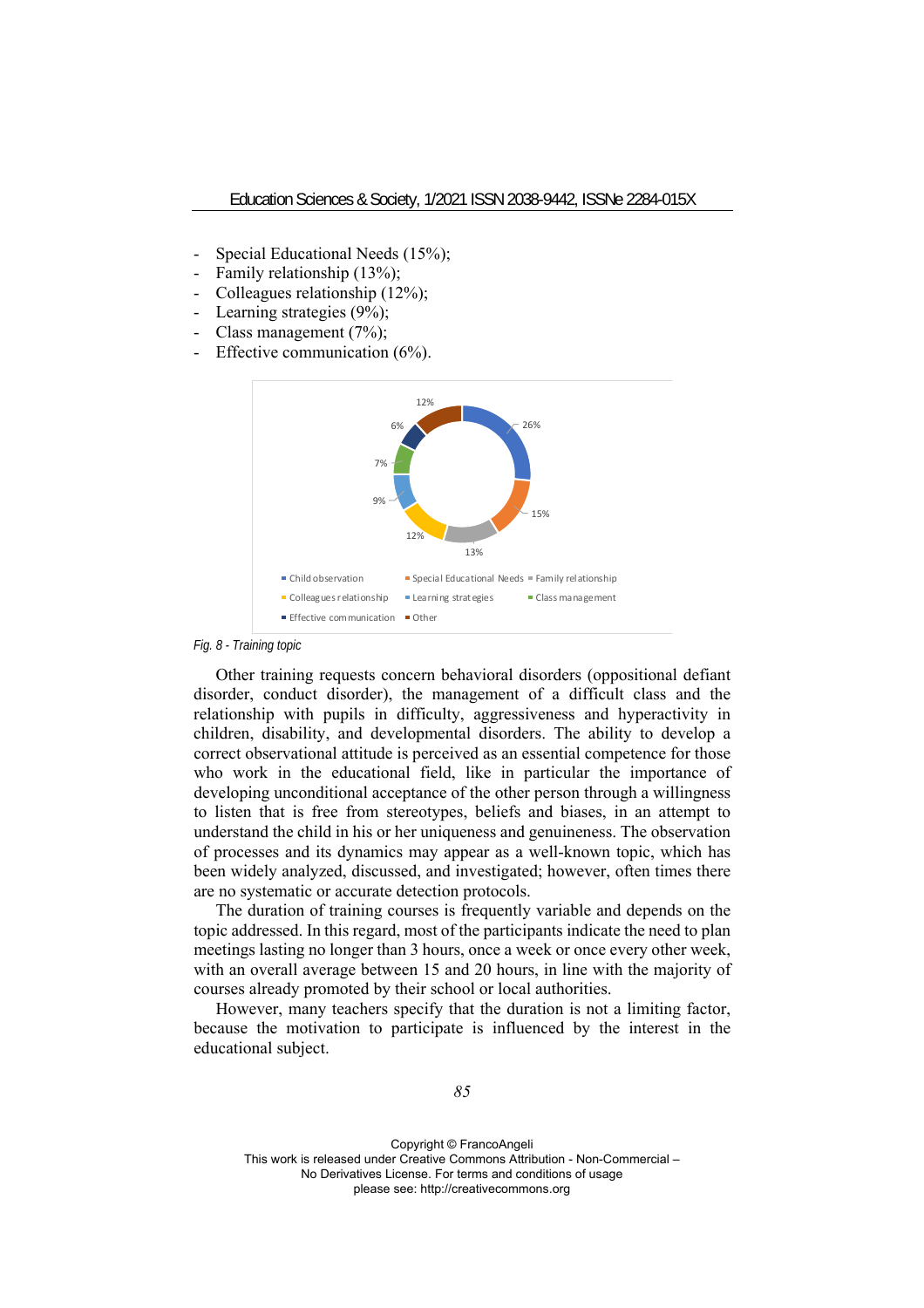Finally, according to the participants, trainers should preferably be professionals in the proposed topic (55-81%) or specialized school teachers (35-51%), a third of them indicating university teachers (24-35%) as an option (fig. 9).



*Fig 9 - Trainer profession* 

Through the questionnaire, the participants were asked to reflect on the training methods they preferred and considered most effective, in order to improve their expertise at early detection of difficulties at school (fig.10): 66% of the participants (n.45) expressed their preference for active and practical workshops, and 49% of the total (n.33) asked for presence training which would facilitate teamwork, cooperation and the sharing of good practices.



*Fig 10 - Training methodology* 

*86*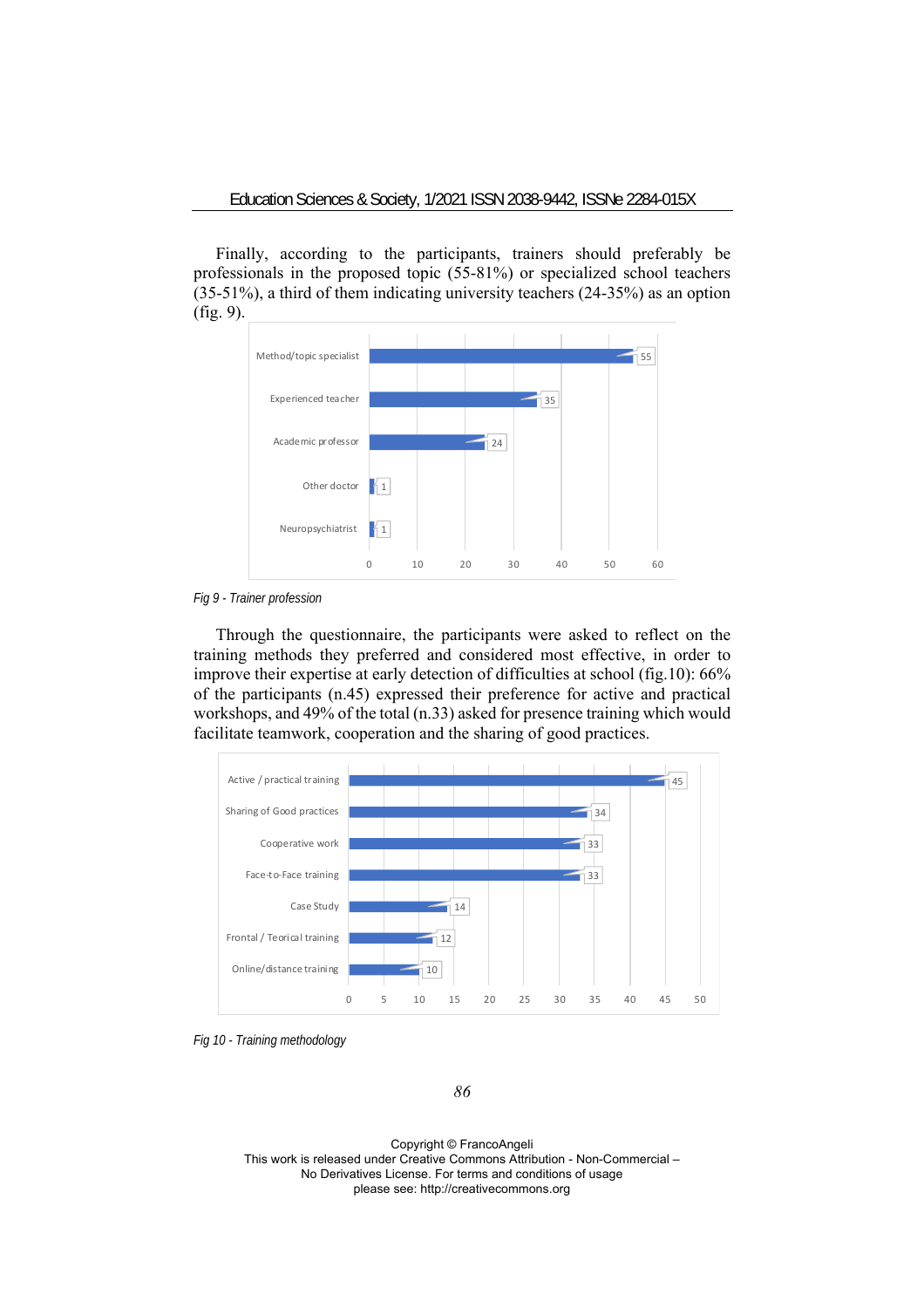Lecture-style/theoretical education, case studies and online courses are the least requested training modes, which however account for 15% each.

Qualitative survey tools (focus groups and semi-structured interviews) made it possible to collect further data on educational needs and possible models to improve training offers to teachers.

Many participants highlighted the need to keep the motivational aspect in the foreground, as it is considered the essential element to support specialization paths for teachers and their desire to detect difficulties in children at an early stage.

At the time this research was conducted, in-service training was not mandatory. Taking this premise into account, it is essential for each training course to be presented to teachers in an effective, engaging and challenging way, in order to motivate them to attend the course even though, and precisely because, it is not compulsory.

The members of the focus groups, who belonged to the two schools participating in the project, expressed stimulating ideas to improve the educational offers in the area. What emerged from the group discussion made it possible to outline important guidelines to plan future education. Depending on the needs of the schools, it would be appropriate to offer modular courses structured in workshops, which would allow participants to investigate the topic of early detection of difficulties and the development of educational and didactic strategies, on the basis of their needs, thus offering teachers an opportunity for monitoring, supervising and accompanying their students, exploring different observation tools and sharing a reflection on the warning signals in children aged 3-6 years.

In this regard, starting from the complexity detected inside the school environment, also due to the ever increasing presence of pupils with special educational needs, the qualitative data collected has shown the opportunity to reflect on the need to guarantee teachers the possibility of constant pedagogical supervision, guiding them through the most difficult cases and, more generally, in their daily work. The figure of a pedagogical consultant represents one of the possibilities for schools to cope with the various difficulties arising when managing pupils. This support can thus constitute a valid and impartial help for teachers, useful to define shared strategies and possible training courses, leading also to the identification of variables that, in the presence of particular educational needs, can make a difference in achieving quality of educational processes (Negri, 2014).

As the opinions shared with the researchers highlighted, **workshop mode** is certainly the one preferred by teachers. The research sample also hypothesized the possibility of involving, in the same workshops, different specialists belonging to the school environment and to the healthcare system, in particular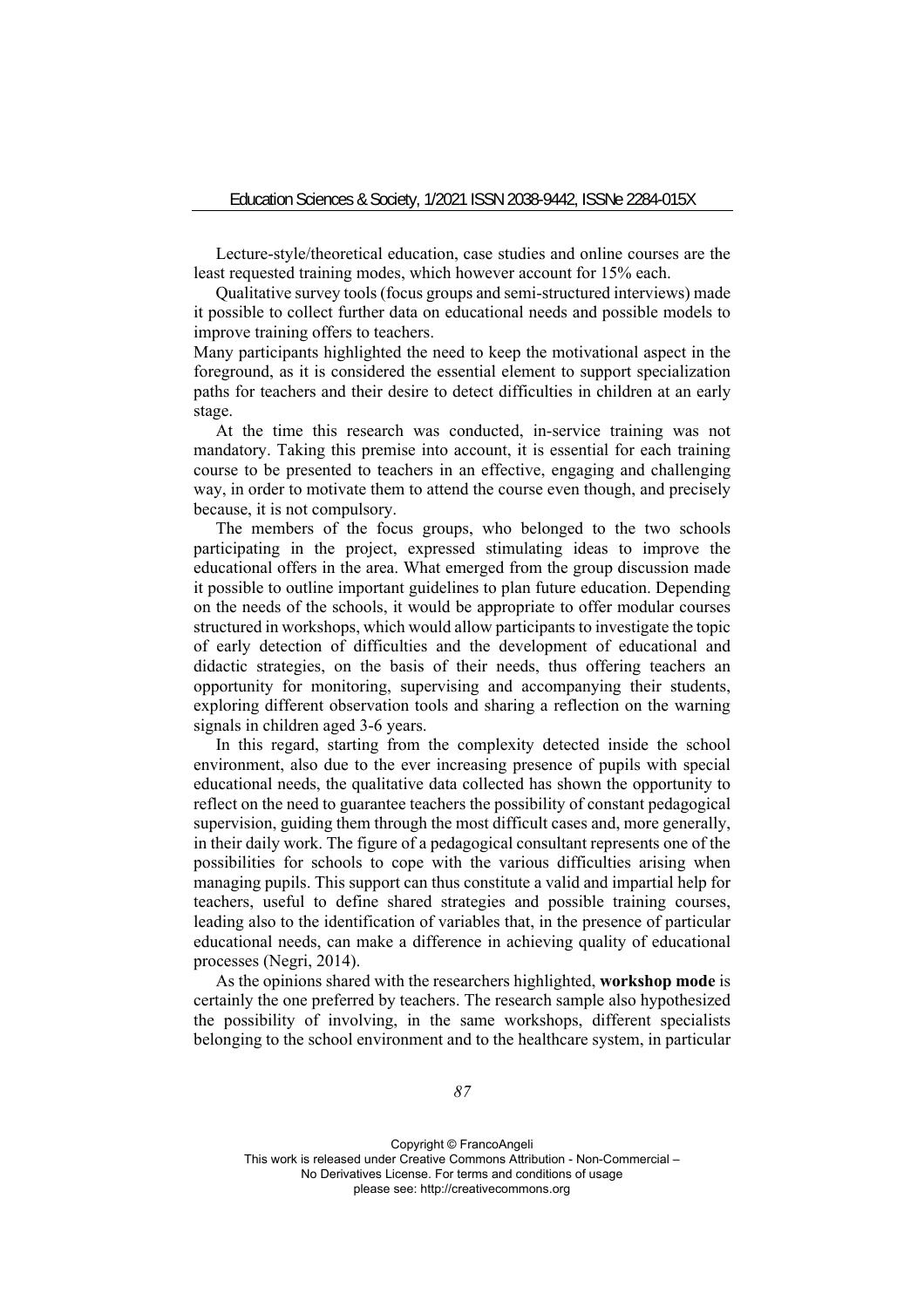experts on the topics covered, on warning signals and on innovative observational and educational strategies. This would help teachers to learn about the experience of other people working and focusing on the growth of children, thus promoting a combined and integrated network approach.

Regarding the *training specific topics* express by the participants, teachers highlighted the following: i) metacognition in preschool children; ii) the key role of teamwork and communication between colleagues; iii) the child's developmental milestones and phases; iv) the key indicators of child difficulties and how to observe and detect them. Furthermore, it has been suggested that, for it to be more effective, *training should be addressed not only to teachers*, but it should also be designed for principals and auxiliary school personnel, as well as create special modules for curricular and special needs teachers. It could be useful to issue a certificate of attendance at the end of each training level proposed, although it should be important to define in detail methods and criteria to evaluate the actual impact of the course and its functional repercussions on each teacher's method.

As one participant in the focus group explains, "training must be promoted and funded by the Ministry of Education, University and Research (MIUR) in different ways: grants to self-governing schools and to school networks through participation in training courses on specific topics, allocation of training resources to CTIs (local centers for inclusion). The promotion of training actions should be the responsibility of those who fund and organize the courses, but I think a certain importance lies in conceiving training as a tool to promote and enhance the professionalism of teachers within each individual school" (participant 3, group 1-IC Giussano, IT).

In particular, the task of the school principal should be to identify educational needs and promote the participation of teachers in the courses. It is also true that, in some instances, the annual changes in the personnel of each institution, and in particular in the appointment of principals, do not always provide for the necessary consistency and depth of the various subjects addressed during the annual training courses.

Training can also be a tool to implement new school policies; indeed, "effective training actions and courses truly responding to previously detected training needs, do change the professional culture, allowing innovation and evolution of complex and delicate systems such as the school" (participant 2, group 2-IC Offanengo, IT)

The effectiveness of different educational offers should also be monitored and detected through the evaluation of participants and the impact on good institute practices. Some teachers suggest evaluating skills before and after the course, reporting the results of the courses and sharing those results within the school.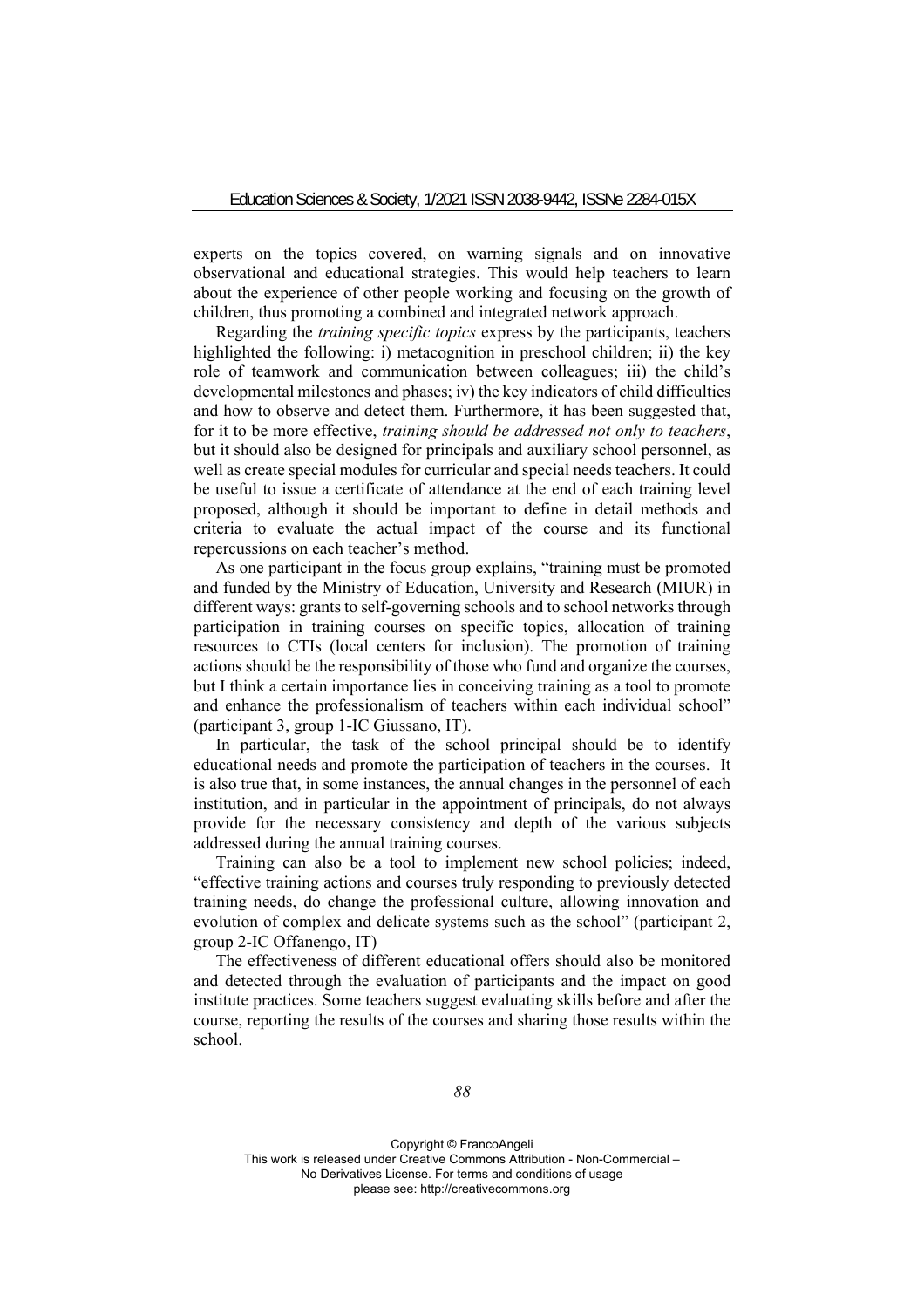According to a school Headmaster, "the resistance that teachers often show towards training is largely due to previous unsatisfactory experiences; in most cases, training courses only focus on theoretical contents and do not fully meet their expectations. There is often a lack of examples of 'good practices', of experiences that have worked in specific but exportable cases, of solutions to particular cases. Therefore, being able to evaluate the training of teachers is especially important to direct the educational offer in a more effective way" (Headmaster 1).

While this is undoubtedly shareable, it is also true that the initial atmosphere in certain training activities generally addressed to adults, and more specifically to teachers, is of extreme resistance and prejudice against innovative proposals. Trainees are often biased with respect to the effectiveness of the different training courses and they do not understand that, sometimes, what makes a real difference in achieving results could derive from their very attitude and their desire to be trained.

Sometimes, in fact, it is not important to diversify educational topics and analyze individual cases from which to infer good practices, but it is desirable to conceive the course as an opportunity to discuss and exchange views, inducing participants to rethink about different theoretical contents and translating them into their daily work experience.

It is thus important for the trainees to ask themselves how it is possible to make use of the good practices learned on such occasions and share them with their colleagues. The participants in the experimentation also consider as extremely important the support of the institutes to the work and test groups that form in each unit, whose function is collecting the most effective experiences and transmitting them to the other teachers of the network, thus constituting true 'libraries of good practices', to which everyone can access on the basis of their students' needs. In this way, "discussion between teachers could be further encouraged, also through international exchange programs and educational research centers in collaboration with universities, with the task of training, supporting, counselling and evaluating the impact of training, in a perspective of continuous professional development" (Headmaster 2). At the basis of this idea, it is possible to recognize a concrete realization of the construct of the **community of practice** which, as Alessandrini claims, through an integrated and multifocal approach, makes it possible to consider different elements, dynamically interacting in a given professional reality such as the school (Alessandrini G. & Buccolo M., 2010):

- practices, implemented by qualified and motivated teachers;
- intentions, rules/regulations, repertoires, procedures, knowledge, (explicit/implicit) theories supporting the practices of the teachers in a given institution;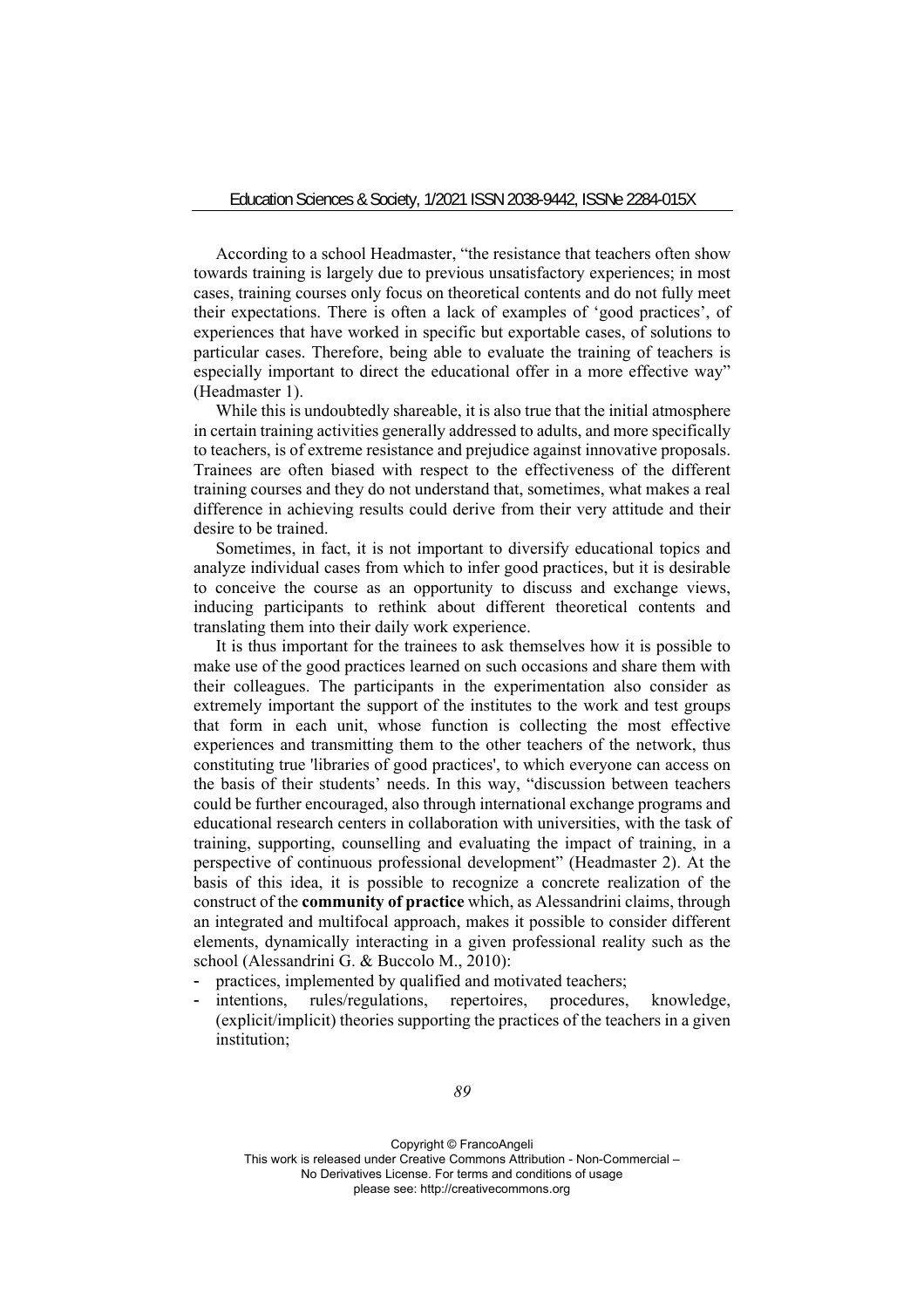- communities of practices, as complex sets of individuals sharing cultures, life and learning histories, knowledge, traditions;
- interface communities with which one interacts in a given context, i.e. the different existing types of communities of practice (Wenger, 2006; Alessandrini & Buccolo, 2010, p.100).

The lack of economic and human resources, the social complexity and the educational emergencies, and the consequent educational needs, therefore, spur a reflection on the value of potential communities of practice in each school and they call for and understanding of the potential methods to be activated in order for those communities to be fully established.

# **6. Discussion and emerging dimensions**

From what has been previously mentioned, it seems evident that teachers consider training as the foundation of a positive path towards the early detection of difficulties in children in kindergartens and, as such, they believe training should be promoted and created to meet the true educational needs of teachers and their network.

In an attempt to summarize the different stimuli from this research, it might be important to highlight some emerging dimensions which are a useful starting point for a reflection on a possible renewal of the training activities addressed to teachers working in kindergartens:

- 1 The role of the teacher is shifting "from a merely executive role to professional role" (Altet, Charlier, Paquay and Perrenoud 2006); therefore, *teachers need continuous training* in order to be able to respond effectively to the increasingly diverse needs of their pupils.
- 2 The analysis of needs cannot clearly be a phase unrelated to the whole process and sole responsibility of the research institutions in charge of its implementation. An ecologically grounded analysis of needs cannot in any way disregard the *involvement of trainees* and a shared mode in which teachers take on the role of co-readers of their own educational needs. Within this context, characterized by positive interdependence, the research institution shares its expertise on the methodology (design of a survey plan, development and validation of specific survey tools, elaboration of analysis systems and interpretation of collected data), while schools give appropriate indications pertaining to the needs of the context in which the training must take place. Methodological precision and ecological soundness, in terms of context sensitivity, are two necessary elements along the path of knowledge of educational requirements.
- 3 It seems fairly established that a training model providing for an aseptic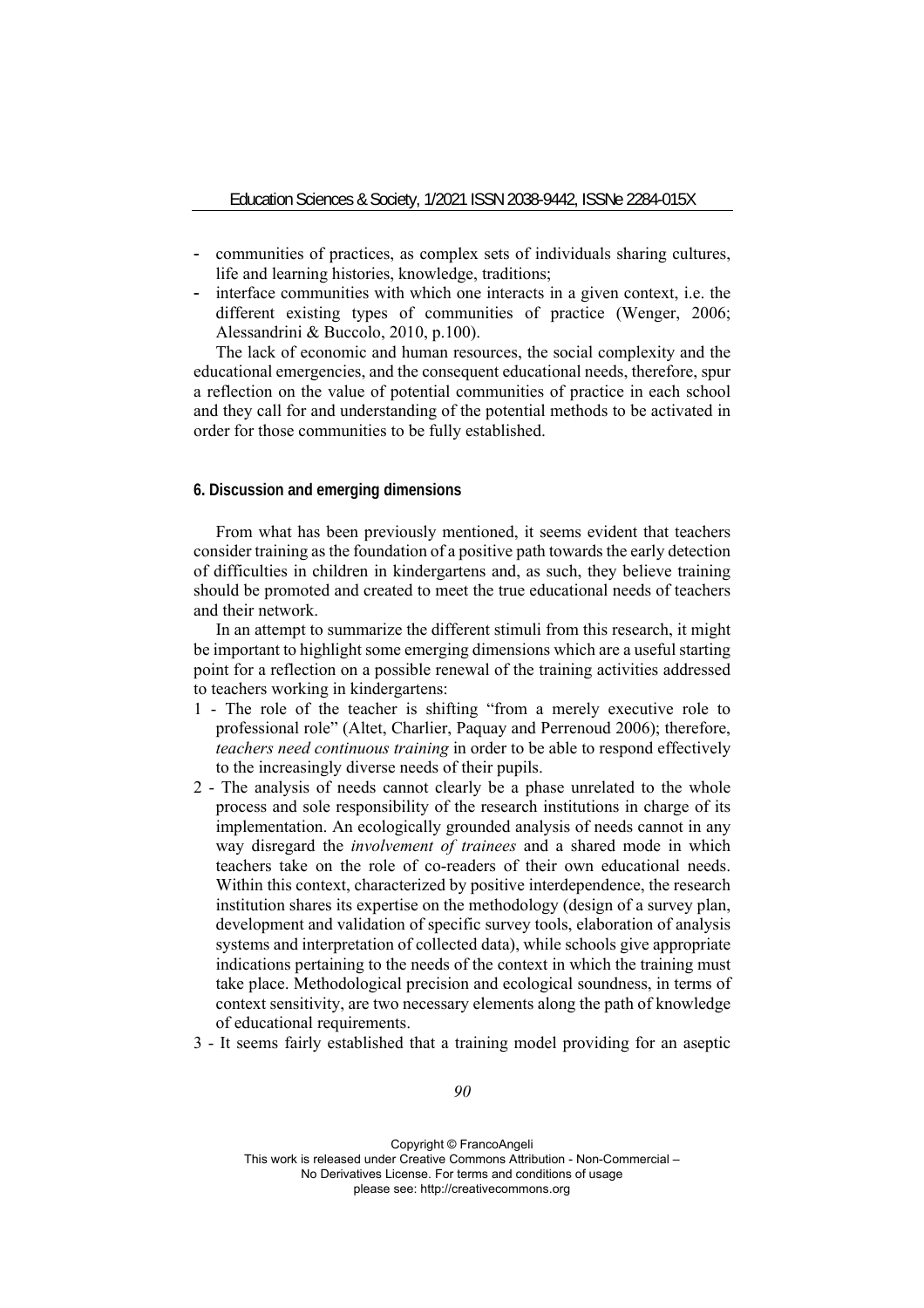articulation of meetings, based on the alternation of theoretical inputs and application activities, has now come to an end. Such models, even though often stimulating and skillfully coordinated, are not able to work on the real needs of teachers and convey an idea of technicality, often far from the expectations of individuals and organizations. The current orientation, often desired by the very participants in focus groups, has been the creation of a modular training system based on the interests and knowledge levels of participants, relying on the *learning by doing* principle, flexible in its strategies and, above all, significant at a systemic level, i.e. able to give pedagogically sustainable and realistically transferable indications on methods within the individual school realities, in order to detect the difficulties of students at an early stage.

4 - It is now of utmost importance the need, expressed by participants in focus groups, to *monitor the influence and the impact of teachers' training on the processes of children observation*. It is interesting to note how the awareness of the gap between what is learned in training and what is put into practice in a real context reveals possible issues in the training processes: on the one hand, being too distant from reality; on the other hand, being unable to become authentic promoters of a change. A unifying force should be established between the training classroom and the school classroom, in order to give birth to a mutual enrichment between theory and practice, research and field action, acquired skills and new educational needs.

At the present time of the publication of this article, the MOEC partners (as the rest of the world) have faced the very dramatic situation regarding the Covid-19 lockdown and restrictive measures. As a consequence of the massive infection of the population by the coronavirus, in Italy, Spain, France and Poland the Government decreed the suspension of the classes at all educational levels, and this included also every kind of teachers' training.

Before the confinement, the teacher training that is part of the Project was designed and partially delivered in presence. In order to carry on the project and its outcome, the Core team decided, through the national lockdowns, to deliver the training online, thanks to webinars and sharing of digital materials.

This action was an important example of how it's possible to reach teachers also thanks to distance learning, in order to keep the participants engaged and underline their professionality and dedication to school, even in a struggle situation as it was and still is.

## **7. Conclusions**

In view of the growing complexity in current society, the considerations of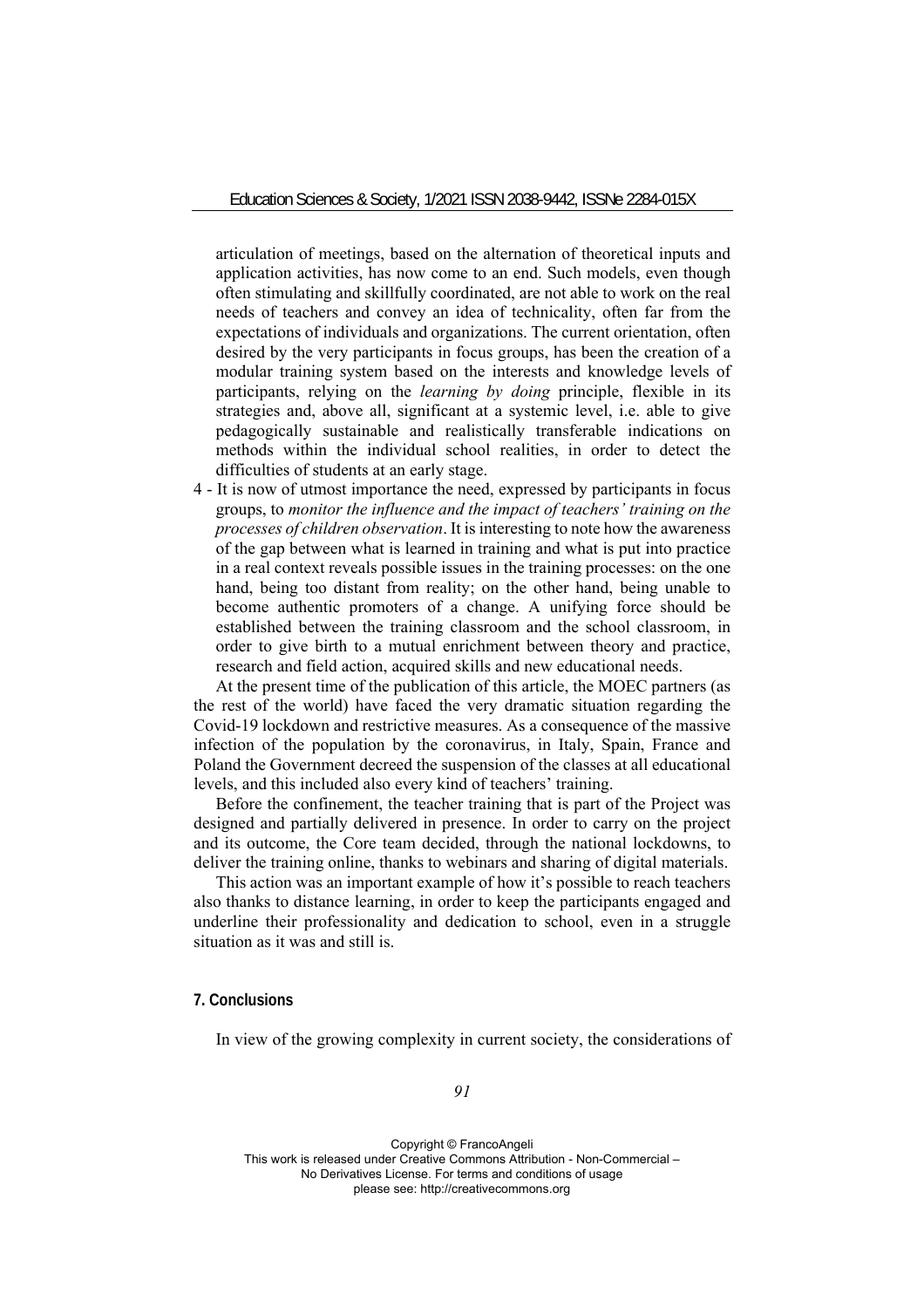this essay aim at analyzing a current issue of great ethical responsibility, such as the training of teachers. Its objective, therefore, is to promote in an increasingly structured way an articulated reflection on possible training practices, to meet the professionalism of teachers working in all levels of schools.

In this regard, quoting Morin (2000), it is possible to state that the developments of different disciplines have indeed contributed to a focus on the advantages of the division of labor, but at the same time they have generated potential drifts linked to "super specialization, compartmentation and distribution of knowledge". Not only have they "produced knowledge and elucidation, but they have also generated ignorance and blindness, instead of correcting such developments, our teaching system obeys them. It teaches us, from primary school, to isolate objects (from their environment), to isolate disciplines (rather than acknowledging their solidarity), to separate problems, rather than connecting and integrating" (p. 7).

The ongoing debate on the training of teachers, particularly of special needs teachers, also prompted by the publication of recent decrees on inclusion<sup>4</sup>, strongly underlines the need to empower the main actors who, in different ways, work in schools, to outline the specific elements that must characterize the skills of special needs teachers.

This is necessary in order to avoid both a logic based on hyperspecialism and excessive medicalization against the promotion of a real inclusive approach, and a defeatist attitude of the school personnel, sometimes taking the form of alibis and rhetorical demands. Asking for the opinion of those who work in the field, at the same time allowing them to continuously rethink their personal and professional experience, becomes thus a priority in order to define the profile of authentic, qualified and thoughtful special needs teachers, who fully comply to the demands of their context.

# **References**

- Altet M., Charlier E., Paquay L. & Perrenoud P. (2006). *Formare gli insegnanti professionisti. Quali strategie? Quali competenze?*. Roma: Armando.
- Amadini M., Bobbio A., Bondioli A., Musi E. (2018). *Itinerari di pedagogia dell'infanzia*. Brescia: Morcelliana.
- Bakken L., Brown N., Downing B., (2017). Early Childhood Education: The Long-Term Benefits*. Journal of research in Childhood Education,* 31(2): 255-269.
- Balduzzi L., Pironi T. a cura di, (2017). *L'osservazione al nido. Una lente a più dimensioni per educare lo sguardo*. Milano: FrancoAngeli.

<sup>4</sup> See D. Lgs. n. 66/2017 *Norme per la promozione scolastica degli alunni con disabilità*.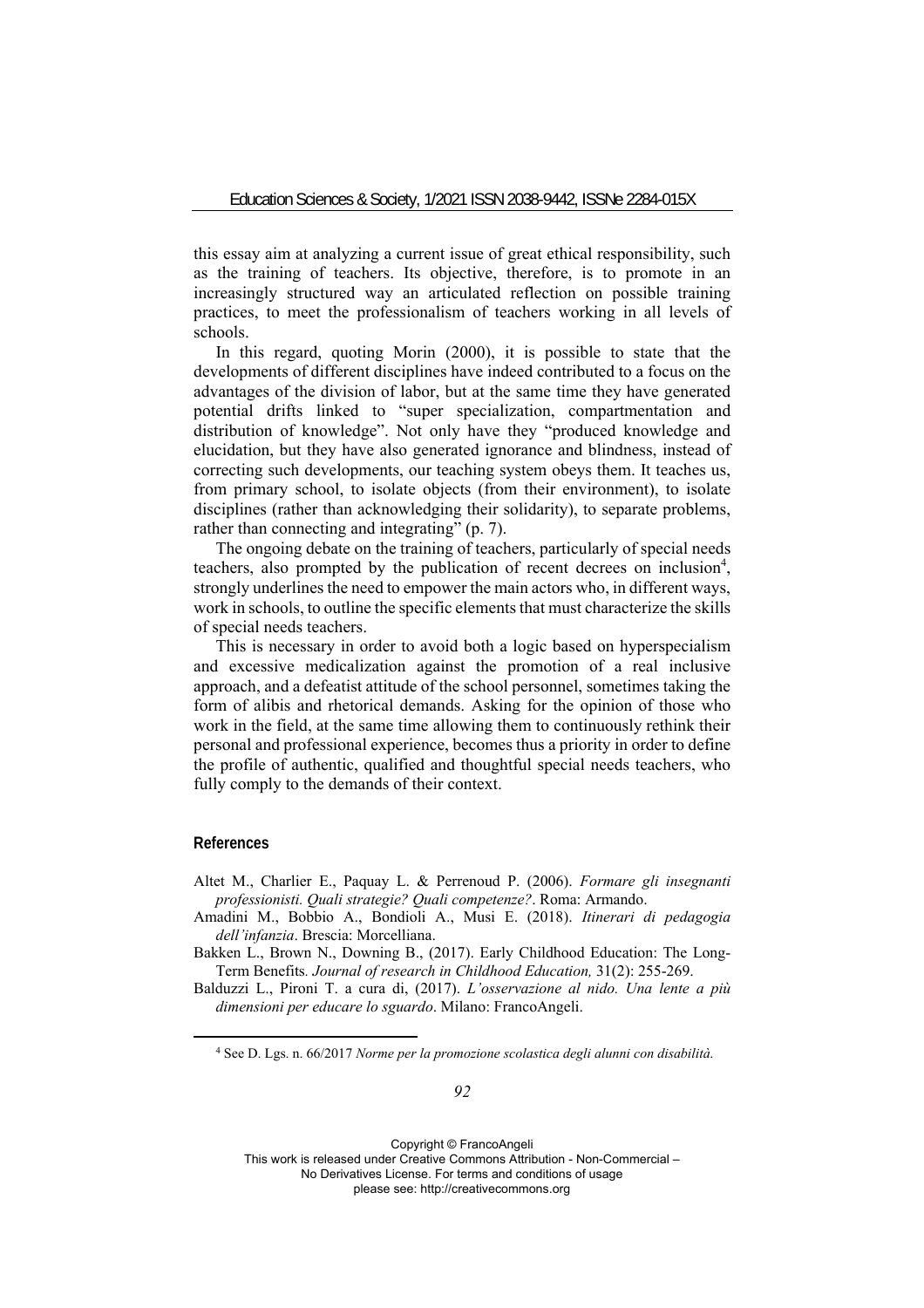- Barnett W.S., (2011). Effectiveness of Early Educational Intervention. *Science*, 333: 975-978.
- Bondioli A. (2002). La qualità dei servizi per l'infanzia: una co-costruzione di significati condivisi. *Cittadini in Crescita*, 3-4.
- Bondioli A. (2015). "Promuovere dall'interno": un'estensione dell'approccio del "valutare, riflettere, restituire". In Bondioli A., Savio D., a cura di: *La valutazione di contesto nei servizi per l'infanzia italiani*. Bergamo: Junior.

Bondioli A. a cura di (2007). *L'osservazione in campo educativo*. Bergamo: Junior.

- Center on the Developing Child at Harvard University, *Applying the Science of Child Development in Child Welfare Systems*, October 2016.
- Center on the Developing Child at Harvard University, *From Best Practices to Breakthrough Impacts: A Science-Based Approach to Building a More Promising Future for Young Children and Families*, 2016 (retrieved from www.developingchild.harvard.edu).
- Cozolino L. (2008). *Il cervello sociale. Neuroscienze delle relazioni umane*. Milano: Raffaello Cortina.
- d'Alonzo L., a cura di (2017). *La rilevazione precoce delle difficoltà. Una ricercaazione su bambini da 0 a 6 anni*. Trento: Erickson.
- Damasio A. (2003). *Alla ricerca di Spinoza. Emozioni, senti-menti e cervello*. Milano: Adelphi.
- European Commission Network of Independent Experts on Social Inclusion, *Investing in Children. Spezzare il circolo vizioso dello svantaggio sociale*, Ceps 2014.
- European Commission, *Early Childhood Education and Care: Providing All our Children with the Best Start for the World of Tomorrow*, Communication COM (2011) 66, Brussels, 17.2.2011.
- European Commission, *Education and Training*  Monitor 2016 (Relazione di monitoraggio del settore dell'istruzione e della formazione 2016-Italia).
- European Commission, *Justice and Consumers, Newsroom*, *Gender Equality*, Report 8.05.2018.
- European Commission, *Proposal for Key Principles of a Quality Framework for Early Childhood Education and Care*, Report of the Working Group on Early Childhood Education and Care under the auspices of the European Commission, 2014.
- European Commission, *Structural Indicators for Monitoring Education and Training Systems in Europe*, 2016.
- European Commission/EACEA/Eurydice/Eurostat, *Key Data on Early Childhood Education and Care in Europe*, 2014.
- Eurydice EACEA, *Educazione e cura della prima infanzia in Europa. Ridurre le disuguaglianze sociali e culturali*, 2009.
- Eurydice and Eurostat Report, Luxembourg: Publications Office of the European Union European Commission, *Proposal for a Council Recommendation on Key Competences for Lifelong Learning*, Bruxelles 17.01.2018.
- Eurydice Background Report to the Education and Training Monitor, *Publications Office of the European Union*, Luxembourg 2017.